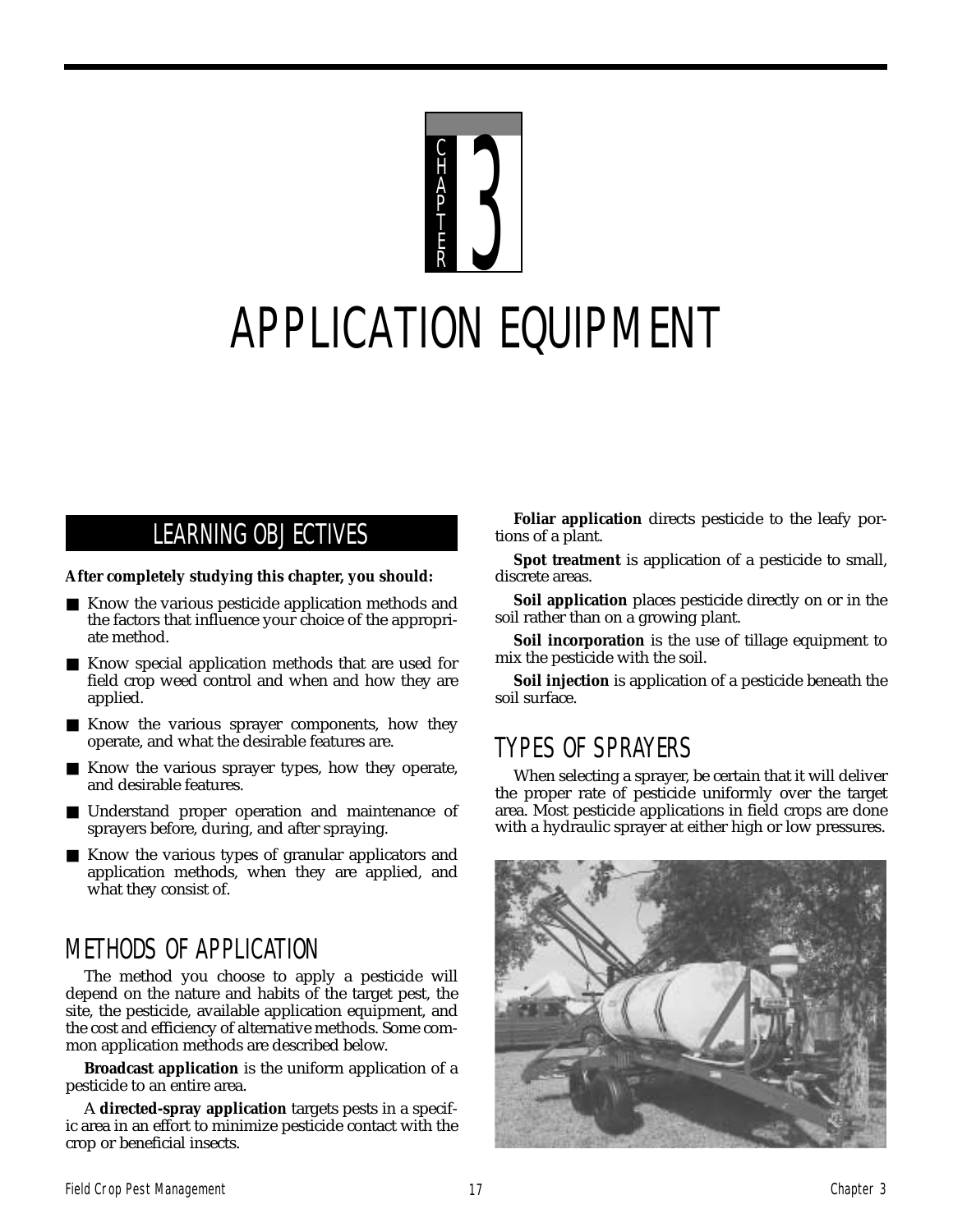#### Hydraulic Sprayers

Water is most often used with hydraulic spraying equipment as the means of carrying pesticide to the target area. The pesticide is mixed with enough water to obtain the desired application rate at a specific pressure and travel speed. The spray mixture flows through the spraying system under pressure and is released through one or more nozzles onto the target area.

#### Low-pressure Sprayers

Low-pressure sprayers normally deliver low to moderate volumes at low pressure–15 to 100 pounds of pressure per square inch (psi). The spray mixture is applied through a boom equipped with nozzles. The boom usually is mounted on a tractor, truck, or trailer, or the nozzle(s) can be attached to a hand-held boom.

Low-pressure sprayers do not deliver sufficient volume to penetrate dense foliage. They are most useful in distributing dilute pesticide over large areas.

#### High-pressure Sprayers

High-pressure sprayers deliver large volumes at high pressure. They are similar to low-pressure sprayers except that they deliver up to 50 gallons of spray per minute at pressures up to 800 psi. A boom delivers 200 to 600 gallons per acre.

High-pressure sprayers provide thorough coverage and can penetrate dense foliage; however, these sprayers produce large numbers of small spray droplets that can drift. These sprayers can provide low-pressure flow when fitted with proper pressure regulators.

# PARTS OF A SPRAYER

To properly select, maintain, and operate your sprayer, you need to know its parts. The major components of a sprayer are tank, pump, agitator, flow control, and nozzles.



**Sprayer tank, wand, pump and gauge.**

## Tanks

Suitable materials for spray tanks include stainless steel, polyethylene plastic, and fiberglass. Spray tanks made of aluminum and galvanized and stainless steel are easily corroded by some pesticides and liquid fertilizers. The tank cover should form a watertight seal when closed to minimize spills. All tanks should have a drain plug at their lowest point and shut-off valves so that any liquid in the tank can be held without leaking if the pump, strainers, or other parts of the system need to be serviced.

Tank capacity markings must be accurate so that you can add the correct amount of water. A clear plastic tube (sight gauge) is mounted on metal tanks.

# Agitators

Agitation is required to combine the components of the spray mixture uniformly and, for some formulations, to keep the pesticide in suspension. If agitation is inadequate, the application rate of the pesticide may vary as the tank is emptied. The two common types of agitation are hydraulic and mechanical.

The quantity of flow required for agitation depends on the chemical used. Little agitation is needed for solutions and emulsions, but intense agitation is required for wettable powders. For jet agitators, a flow of 6 gallons per minute for each 100 gallons of tank capacity is adequate. The jet should be submerged to prevent foaming. Wettable powder suspensions can wear the inside of the tank if the jet stream passes through less than 12 inches of liquid before hitting the tank wall.

A mechanical agitator consists of a shaft with paddles and is located near the bottom of the tank. The shaft is driven by an electric motor or some other device powered by the tractor. This system is more costly than jet agitation. Mechanical agitators should operate at 100 to 200 revolutions per minute (rpm). Foaming will result at higher speeds.

## Pumps

The pump must deliver the necessary flow to all nozzles at the desired pressure to ensure uniform distribution. Pump flow capacity should be 20 percent greater than the largest flow required by the nozzles.

When selecting a pump, consider resistance to corrosive damage from pesticides, ease of priming, and power source availability. The materials in the pump housing and seals should be resistant to chemicals, including organic solvents.

Pesticide sprayers commonly use roller, piston, diaphragm, and centrifugal pumps. Each has unique characteristics that make it well adapted for particular situations. Choose a pump that best fits your pesticide application program.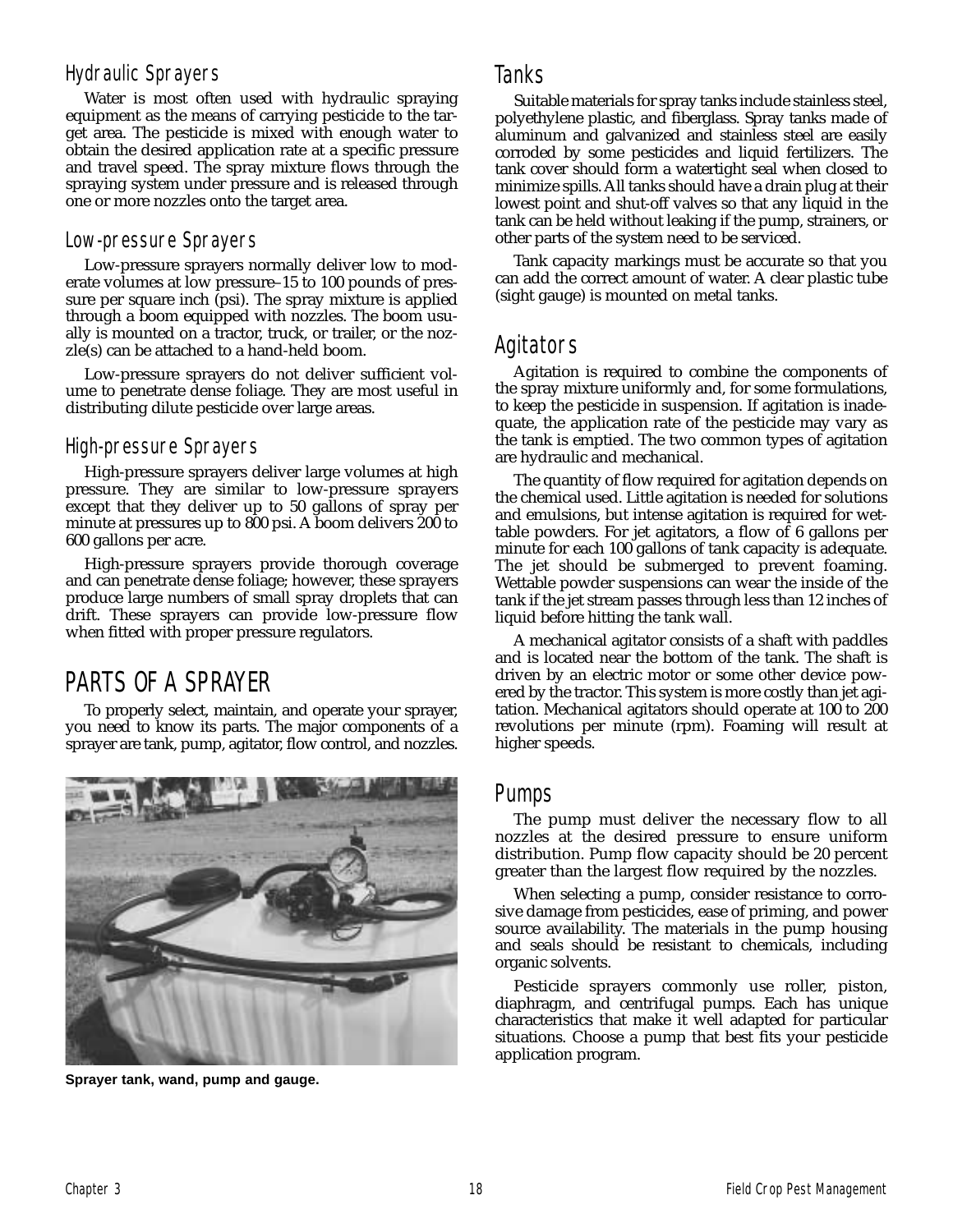

**Centrifugal Pump.**

#### **Strainers**

Proper filtering of the spray mixture not only protects the working parts of the spray system but also avoids misapplication due to nozzle tip clogging. Three types of strainers commonly used on sprayers are tank filler strainers, line strainers, and nozzle strainers. As the mixture moves through the system, strainer openings should be progressively smaller. Strainer mesh size is determined by the number of openings per linear inch; a high strainer size number indicates smaller openings. Strainers need to be checked for clogs and rinsed frequently.



**Strainers.**

#### **Hoses**

Use synthetic rubber or plastic hoses that have a burst strength greater than peak operating pressures, resist oil and solvents present in pesticides, and are weather resistant.

Sprayer lines must be properly sized for the system. The suction line, often the cause of pressure problems, must be airtight, non-collapsible, and as short as possible, and have an inside diameter as large as the pump intake.

# Pressure Regulators

A pressure regulator is one of the most important parts of a sprayer. It controls the pressure and therefore the quantity of spray material delivered by the nozzles. It protects pump seals, hoses, and other sprayer parts from damage due to excessive pressure, and it bypasses excess spray material back to the tank.

There are two types of pressure regulators–simple relief valves and pressure unloaders. Relief valves are simple bypass valves that require the pump and engine to keep working just as though you were spraying. Pressure unloaders maintain working pressure on the discharge end of the system but move the overflow back into the tank at lower pressure, thus reducing strain on the engine and the pump.



**Pressure regulator.**

Be certain that the flow capacity of the pressure regulator matches that of the pump being used.

## Pressure Gauge

A pressure gauge is essential to every sprayer system to correctly indicate the pressure at the nozzle. Pressure directly affects the application rate and spray distribution. Pressure gauges often wear out because they become clogged with solid particles of spray material. A glycerine-loaded diaphragm gauge is more expensive but will last indefinitely.



**Pressure guage.**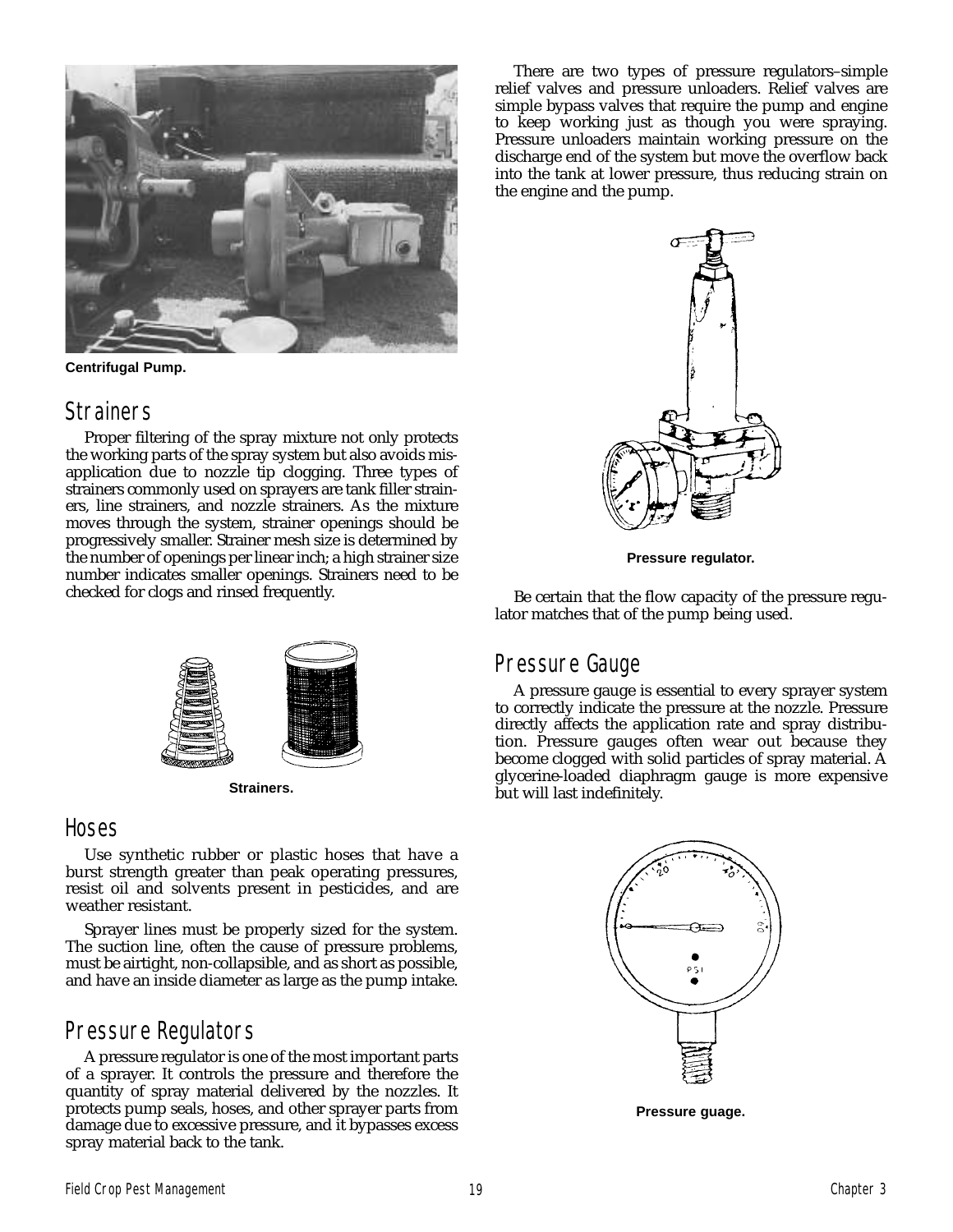## **Nozzles**

Nozzles are important to control the volume of pesticide applied, the uniformity of application, the completeness of coverage, and the degree of drift. Many types of nozzles are available, each one designed for a specific type of application. Regular flat-fan, flood, and whirl chamber nozzles are preferred for weed control. For minimum drift, flood and raindrop nozzles are preferable because they produce large droplets.



**Types of nozzles.**

## Regular Flat-fan Nozzle

Regular flat-fan nozzles are designed for broadcast applications and are sometimes used on high-clearance and pickup sprayers. They are typically used for foliar applications and require a 30 to 50 percent pattern overlap to obtain uniform coverage. Flat-fan nozzles are recommended for herbicides and insecticides where foliage penetration and complete coverage are not necessary.

Regular flat-fan nozzles produce a narrow oval pattern and medium droplets at pressures of 15 to 20 psi. Drift potential increases at pressures above 30 psi.

## Flooding Flat-fan Nozzle

Flooding flat-fans are the most commonly used nozzles. They produce a wide-angle pattern that varies with pressure. At high pressure, the pattern is heavier in the center and tapers off toward the edges; at low pressures, they produce a uniform pattern.

Pressure also affects droplet size. Flooding flat-fan nozzles produce large spray droplets at low pressure and small droplets at high pressure. To control drift, flooding nozzles should be operated at between 8 and 25 psi.

## Hollow-cone whirl chamber nozzle

The hollow-cone nozzle is used primarily to penetrate foliage for effective pest control when drift is not a concern. These nozzles produce small droplets at pressures of 40 to 80 psi that penetrate plant canopies and cover the undersides of leaves more effectively than spray from other nozzles.

Whirl chamber nozzles have two pieces. The first part is the whirl chamber, which squirts the material as it moves through the second piece, a disk. This results in a circular hollow-cone spray pattern.

## Raindrop Nozzle

Raindrop nozzles are designed to reduce drift. This nozzle produces large droplets in a hollow-cone pattern when operated between 20 and 50 psi. The large droplets aid in drift control but may result in poor coverage by some foliar pesticides.

Nozzles are available in a variety of materials. Brass nozzles are inexpensive but wear rapidly. Stainless steel, nylon, and other plastic nozzles are wear resistant when used with corrosive or abrasive materials. Nozzles made of hardened stainless steel are the most wear resistant and expensive.

# OPERATION AND MAINTENANCE OF SPRAYERS

Proper operation and maintenance of spray equipment will lead to safe and effective pest control, significantly reduced repair costs, and prolonged life of the sprayer.

# Before Spraying

At the beginning of each spraying season, fill the tank with water and pressurize the system to be sure all the parts are working and there are no drips or leaks. All nozzles should be of the same type, size, and fan angle. If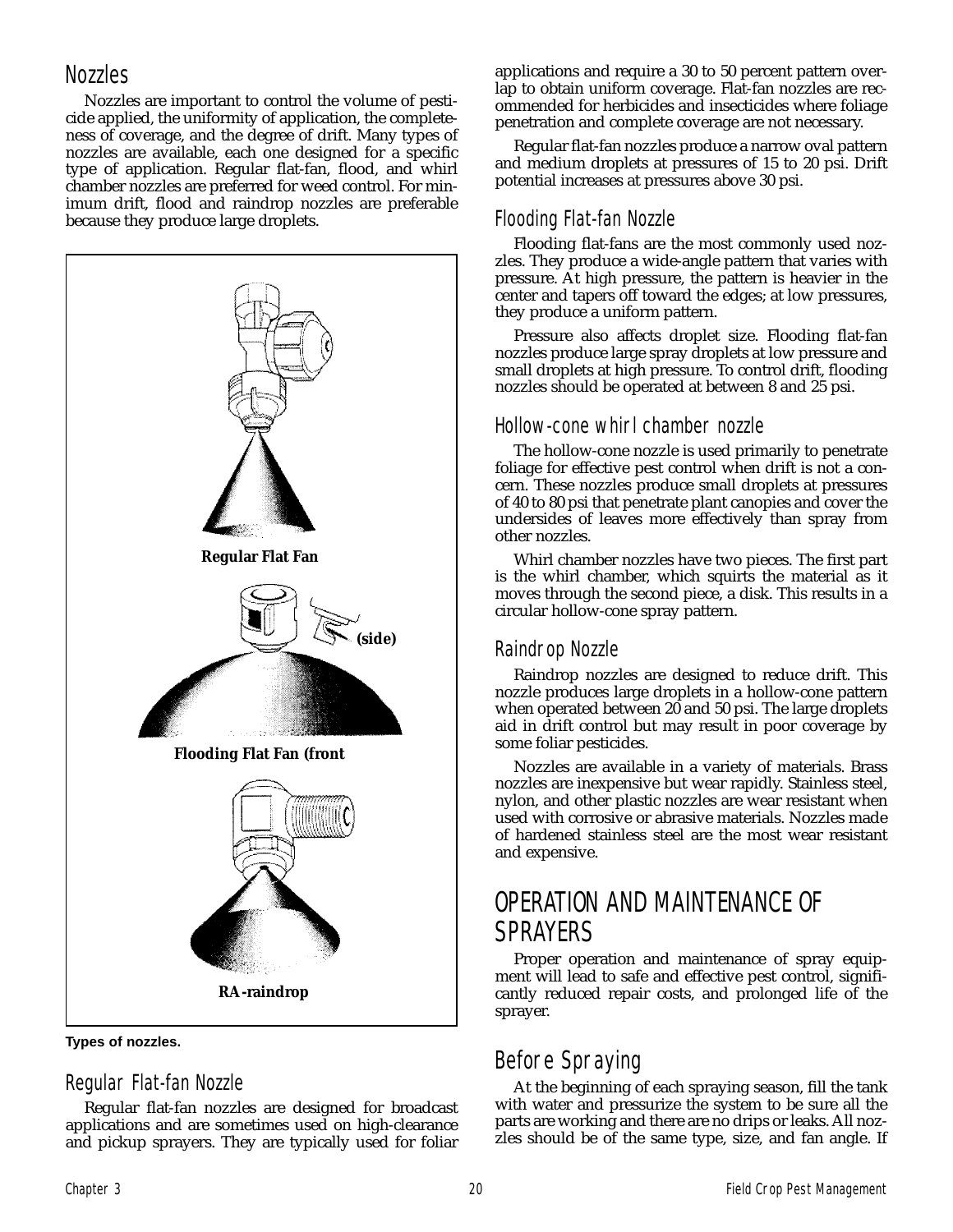using nozzle strainers, make sure the check valves are working properly. Functioning check valves prevent dripping when flow to the nozzle drops below a specific pressure. Measure the distance between the nozzle tip and the target, and adjust the boom accordingly. In broadcast applications, nozzle height affects the uniformity of the spray pattern.

Fill the tank with water that does not have silt or sand in it. Keep the tank level when filling to make sure the quantity in the tank is correctly indicated.

Calibrate the sprayer before using. (Calibration is discussed in Chapter 4 of this manual.)

# During Spraying

Frequently check the pressure gauge to make sure the sprayer is operating at the same pressure and speed used during calibration. Operate the sprayer at speeds appropriate for the conditions. Bouncing and swaying booms can cause application rates to vary. Periodically check hoses and fittings for leaks, and check nozzles for unusual patterns. If you must make emergency repairs or adjustments in the field, wear the protective clothing listed on the label as well as chemical-proof gloves.

# After Spraying

Always flush the spray system with water after each use. Apply this rinse water to sites for which the pesticide is labeled. Clean the inside and outside of the sprayer thoroughly before switching to another pesticide and before doing any maintenance or repair work. All parts exposed to a pesticide will normally have some residue, including sprayer pumps, tanks, hoses, and boom ends.

# GRANULAR APPLICATIONS

Granular applicators are designed primarily for soil applications and are available in various styles and sizes. Drop-through spreaders and rotary spreaders are the most common types of applications.

Granular applicators normally consist of a hopper for the pesticide, a mechanical-type agitator at the base of the hopper to provide efficient and continuous feeding, and some type of metering device, usually a slit-type gate, to regulate the flow of the granules.

#### Drop-through Spreaders

Drop-through spreaders are available in many widths. An adjustable sliding gate opens holes in the bottom of the hopper and the granules flow out by gravity feed.

Normally, a revolving agitator is activated when the spreader is in motion to assure uniform dispensing.

#### Rotary Spreaders

Rotary spreaders distribute the granules to the front and sides of the spreader, usually by means of a spinning disk or fan. Heavy granules are thrown farther than lighter ones. A 6- to 8-foot swath width is common. Both power- and hand-driven rotary spreaders are available.

# FIELD OPERATIONS

Pest control with pesticides relies on uniform application of the correct amount of product at the most efficient time. Clogged or worn nozzles, overlapping, and deviations in swath width can double applications or create skips in the treated area.

Dripping nozzles can cause crop damage during turns or when the sprayer is stopped for any reason. Use a positive shutoff, such as a high-capacity diaphragm check valve, to avoid dripping nozzles. Hydraulic and air-activated shutoff systems are more reliable but much more expensive.

# GLOBAL POSITIONING SYSTEM (GPS) AND GEOGRAPHICAL INFORMATION SYSTEM (GIS)

**Global positioning system (GPS) and geographical information system (GIS)** technology has helped increase the accuracy of pesticide applications. This technology combines a tracking and guidance system with precise field mapping. Global positioning systems are based on the triangulation of worldwide satellite signals to determine exact field location. Geographic information systems are computer systems that interpret, manipulate, and display GPS information about a specific location. For example, a grower using a global position system can record the exact location of weedbeds in a field. A geographic information system can interpret this information and produce a map of the weed bed locations. This map can be used to apply pesticides directly to the weed beds the following year.

Geographic information systems can also be linked directly to application equipment and used to turn spray nozzles on and off. This results in pesticide applications only where necessary. Global positioning and geographical information systems are more often used with herbicide and fungicide applications.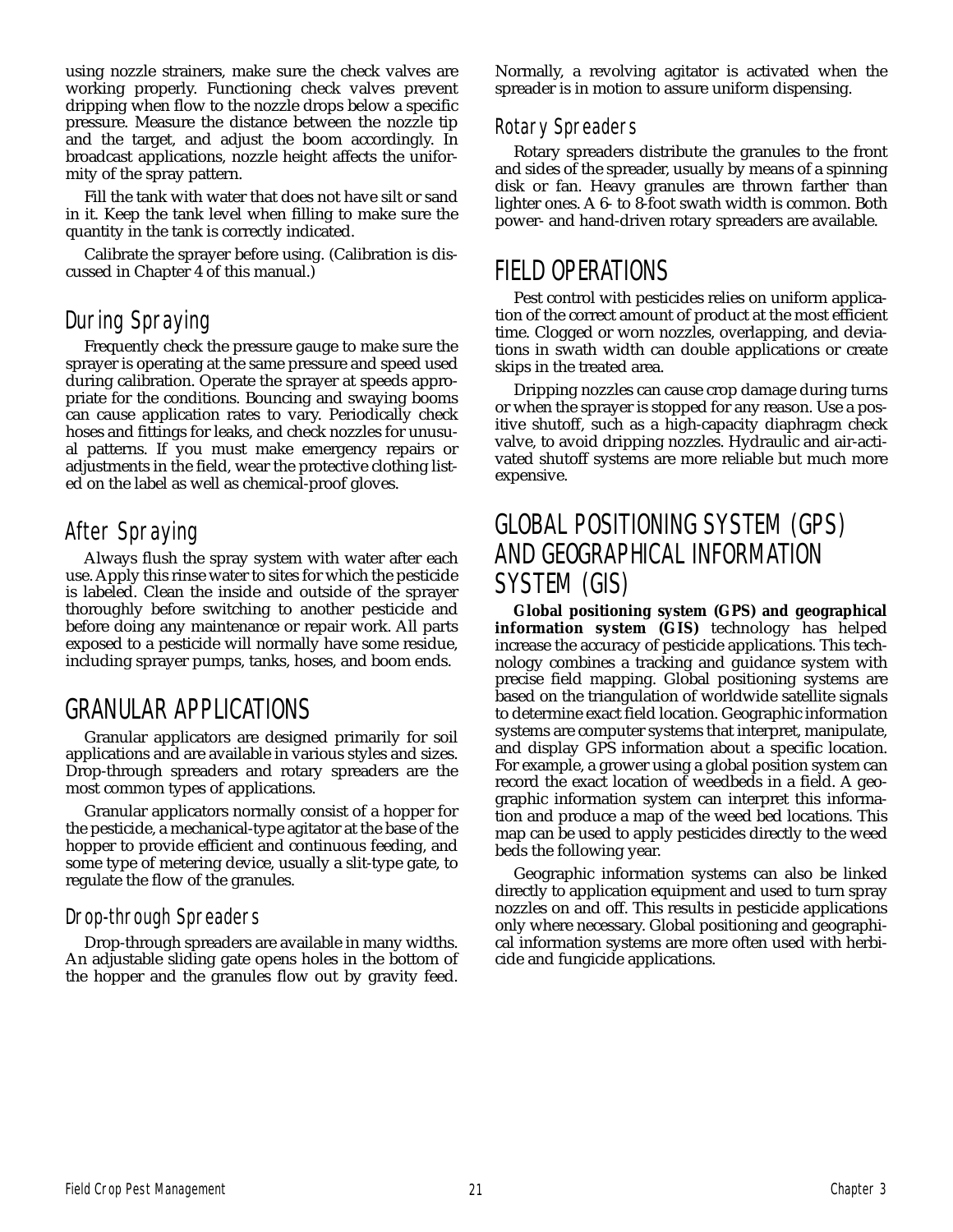

#### **Write the answers to the following questions and then check your answers with those in the back of the manual.**

- 1. Which of the following methods of application mixes the pesticide into the soil?
	- A. Soil treatment
	- B. Soil application
	- C. Soil fumigation
	- D. Soil incorporation
- 2. What are some of the factors that influence the choice of pesticide application method?
- 4. Pesticides can corrode certain materials from which spray tanks are made.
	- A. True
	- B. False
- 5. A spray tank should have:
	- A. An opening for filling.
	- B. A shutoff before the pump.
	- C. A drain plug at the lowest point.
	- D. All of the above.
- 6. To compensate for pump wear, pump flow capacity should the largest flow required by the nozzles and hydraulic agitation.
	- A. Be less than
	- B. Be equal to
	- C. Be greater than
	- D. Not affect
- 7. All spray pumps are resistant to the corrosive effects of pesticides.
	- A. True
	- B. False
- 8. Which of the following formulations requires the most agitation?
	- A. Wettable powders
	- B. Solutions
	- C. Emulsions
	- D. Liquids
- 9. Hydraulic agitation is accomplished by a shaft with paddles in the spray tank.
	- A. True
	- B. False
- 10. With paddle agitation, foaming can result if the shaft motor is operated:
	- A. Too slow.
	- B. Too fast.
	- C. Too long.
	- D. Too little.
- 3. What is one reason to use a directed-spray pesticide application?
	- A. To minimize contact with beneficial insects.
	- B. To get an evenly distributed application.
	- C. To avoid back-siphoning.
	- D. All of the above.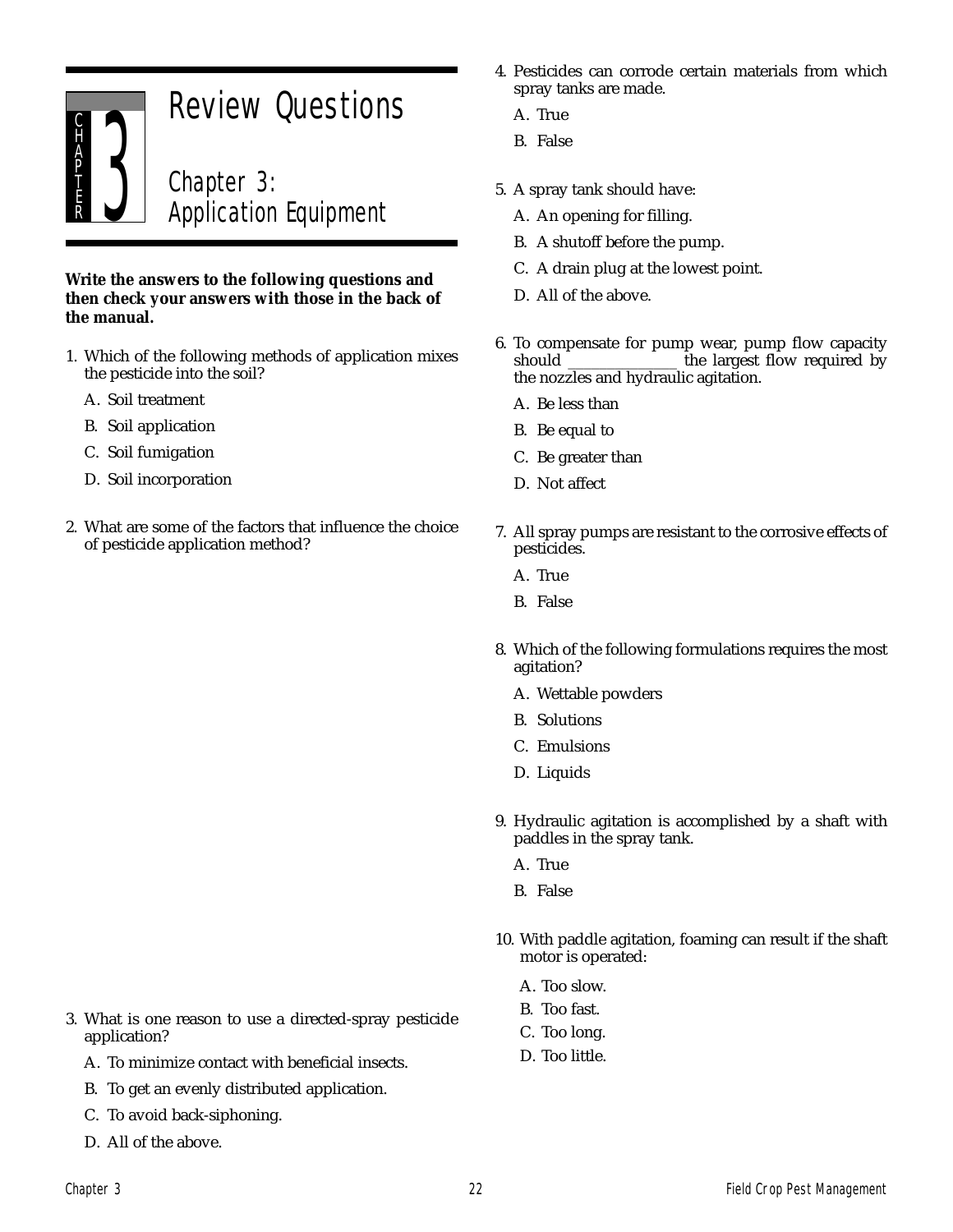- 11. With hydraulic agitation, foaming can result if the jet is:
	- A. Not operating.
	- B. Above the liquid level in the tank.
	- C. Below the liquid level in the tank.
	- D. All of the above.
- 12. As liquid moves from the spray tank to the nozzle, the strainer mesh should:
	- A. Remain the same.
	- B. Become larger.
	- C. Become smaller.
	- D. Not matter.
- 13. Strainers within the spray system are cleaned automatically by the movement of the spray solution.
	- A. True
	- B. False
- 14. The burst strength of spray system hoses should be greater than the:
	- A. Peak operating pressure.
	- B. Volume of spray delivered.
	- C. Length of the hose.
	- D. Temperature during the application.
- 15. What does the pressure regulator do?
- 17. Nozzle types are specific to the types of applications.
	- A. True
	- B. False
- 18. Low-pressure sprayers and high-pressure sprayers are most efficient if they have the same type of pump.
	- A. True
	- B. False
- 19. Low-pressure sprayers are very useful for:
	- A. Penetrating dense foliage.
	- B. Delivering dilute pesticide over large areas.
	- C. Spot treatment.
	- D. All of the above.
- 20. High-pressure sprayers can:
	- A. Provide high volume at high pressure.
	- B. Penetrate dense foliage.
	- C. Increase spray drift.
	- D. All of the above.
- 21. What are the first two tasks when readying sprayers for the new season?

- 22. If a sprayer breaks down, it is NOT necessary to wear personal protective equipment while doing repairs.
	- A. True
	- B. False
- 23. After the inside of the spray tank has been rinsed with water, the water should be:
	- A. Sprayed on any site as long as it has plant material growing on it.
	- B. Sprayed on any bare soil.
	- C. Sprayed on a site that appears on the pesticide label.
	- D. Stored.
- A. Pressure gauges.
- B. Nozzles.
- C. Pressure regulators.
- D. Hose fittings.